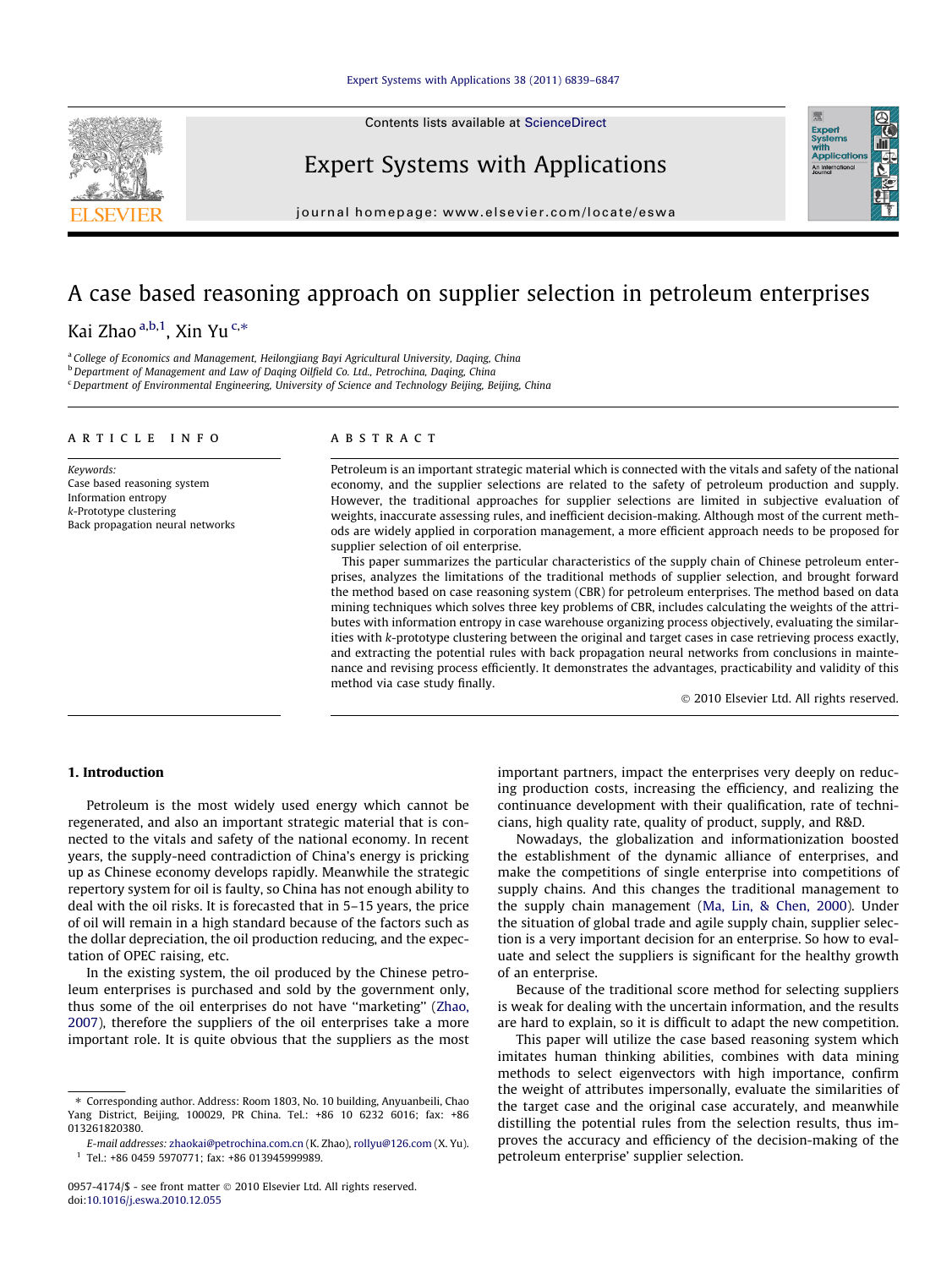#### 2. The main methods of supplier selections

#### 2.1. Linear weighting models

It is a method which solves single resource problems. Its fundamental is to distribute a weight to each rule, the bigger the weight, the more important. The integral of the supplier is the summation of the score of each rule and the product of the score and the weight of the supplier, and who gets the highest integral will be the best supplier.

Analytical hierarchy process (AHP) [\(Satty & Alexander, 1981](#page--1-0)) is the most widely used method of the linear weighting models. This method is simple, practical, and effective. It is used in the supplier selection [\(Lee, Ha, & Kim, 2001](#page--1-0)) and the evaluation of PRI ([De Boer,](#page--1-0) [Vander Wegen, & Telgen, 1998](#page--1-0)) etc.

The disadvantage of AHP is that it depends on the expertise, there are more subjective factors in it, and it is easy to have the variance of the judge matrix. In addition, sometimes there will be some blurry and inexact factors in the use of it, and makes warp of the decision result.

#### 2.2. Total cost approaches (TCA)

It is a common method to solve single purchase project problems. The basic idea of it is to account the cost of purchase, includes the sales price, purchase expenses, transportation expenses of the supplier which can satisfy the needs. Comparing with the different purchase costs of the suppliers, the supplier which has the lower cost will be selected.

Timmerman brought out the method of Cost Ratio ([Timmer](#page--1-0)[man, 1986](#page--1-0)) which accounts the total costs of quality, transportation, and service that related with the cost to select the suppliers. This method accounts the ratio of the cost of each rule in the total costs to select the suppliers finally.

Fillip Roodhooft and Joseph Konings put forward the method of Activity Based Costing (ABC) ([Roodhooft & Konings, 1996](#page--1-0)) to select suppliers in 1996. [Monczka and Trecha \(1988\)](#page--1-0) propose that this method selects the suppliers via analyzing the direct and indirect costs in the purchasing activities of the enterprise.

Degraeve and some others compared 13 supplier selection models described in the literature before 2000 with Total Cost of Ownership, and calculated the purchase costs of the models with the real data of roller purchase of Belgium steel company. The conclusion is: mathematical programming method is better than evaluation method, and the multi-project model is better than single project model [\(Degraeve, Labro, & Roodhooft, 2000](#page--1-0)).

Because TCA needs to collect information and cost data of the suppliers in detail before making the purchase decision, the quantity of the information is huge, and the calculation is complex, so it is hard to be successful for those supplier selection problems which have not enough information of the suppliers.

#### 2.3. Mathematical programming method

It is a very important method to solve the optimization problems of single and multi-resource, includes single/multi objective, linear/ nonlinear programming, and mixed integral programming, etc.

Because mathematical programming method can be easily described, and there are good software for it, so it is widely used in the descriptions and methods of supplier selection problems. [Gaballa \(1974\)](#page--1-0) used linear programming method in the problems of supplier selection first. Besides, [Pan \(1989\)](#page--1-0) analyzed the orders to increase the stability of the supply, and built up the linear programming model, made cost as its target, and price, quality and service as its restrict.

Non-linear programming models are seldom used to select suppliers. Benton created a non-linear programming model for supplier selection with multi-project, multi-supplier, multi-customer, limited resource, abated quantity, took minimized total purchase costs, storage costs and order costs as its target, took storage capability and capital as its restrict, and solved it with Lagrangian relaxation approach ([Benton, 1992](#page--1-0)). [Ghldsypour and O'Brien \(2001\)](#page--1-0) brought out a mixed integral non-linear programming model with multi-resource problems under limited supply capabilities to select suppliers and confirm the purchasing amount, the target function is minimizing the costs of purchasing, storage, transportation and order, and took quality and supply capabilities as its restrict.

The single target model is hard to solve the multi-rule problems of supplier selections due to its minimizing cost goal. The multitarget linear programming model can solve the problems of rule conflictions in the supplier selection process, hereinto, [Weber](#page--1-0) [and Current \(1993\)](#page--1-0) used multi-target linear programming model to select suppliers, took price, quality, delivery as its target, and capability of the supplier, demand, policy, capital, and the amount of suppliers as its restrict. Buffa and Jackson also established a multi-target linear programming model which considered quality, price, service and delivery synthetically [\(Buffa & Jackson, 1983\)](#page--1-0).

There are not enough academic and historical data sustention due to the complexity and non-confirmation of the society, production, and the economic systems, resulted in that it's hard to abstract clear mathematical models and accurate mathematical methods to solve those problems, meanwhile, it is hard to get the accurate analytic solutions when the problem is big and complex.

In summary, the traditional supplier methods are based on static analyzing methods which to mark the suppliers, that is the supplier who gets the highest mark will be selected. These methods have some common disadvantages as follows:

- (1) The decision-making flow in existence methods lacks of dynamic state and learning ability, the restrict is fixed, and the adaptability of it is weak, so they cannot deal with the uncertain information of the suppliers effectively.
- (2) The decision-making standard of the selection methods in existence is with strong subjectivity, no matter the settings of the index, or the distribution of the weight, more of less come from the preference of the decision-makers' subjectivity.
- (3) The results of the supplier selection are commonly presented as marks or grades, which are not easy to understand, it also cannot present the performance of the suppliers, so it is hard to supervise the suppliers to improve.
- (4) Because the results of the suppliers' selections cannot be explained, it is hard to find the latent rules and models from them, so the result of the decision-making lacks of predictability.

To sum up, people brought forward many models and methods theoretically aimed at the limitations of the supplier selection, but most of them can not be used in practice. Therefore, there are two extremities, on one hand, there are many theoretic models, on the other hand, enterprise seldom uses them. So it is necessary to establish models and methods which are maneuverable to shorten the distance of the theories and the practice, and to improve the management.

#### 3. The CBR system of petroleum enterprise supplier selection based on data mining

Case based reasoning is an integrate representation of human being's three thoughts – intuition, logic, creativity. In 1982, [Schank](#page--1-0)